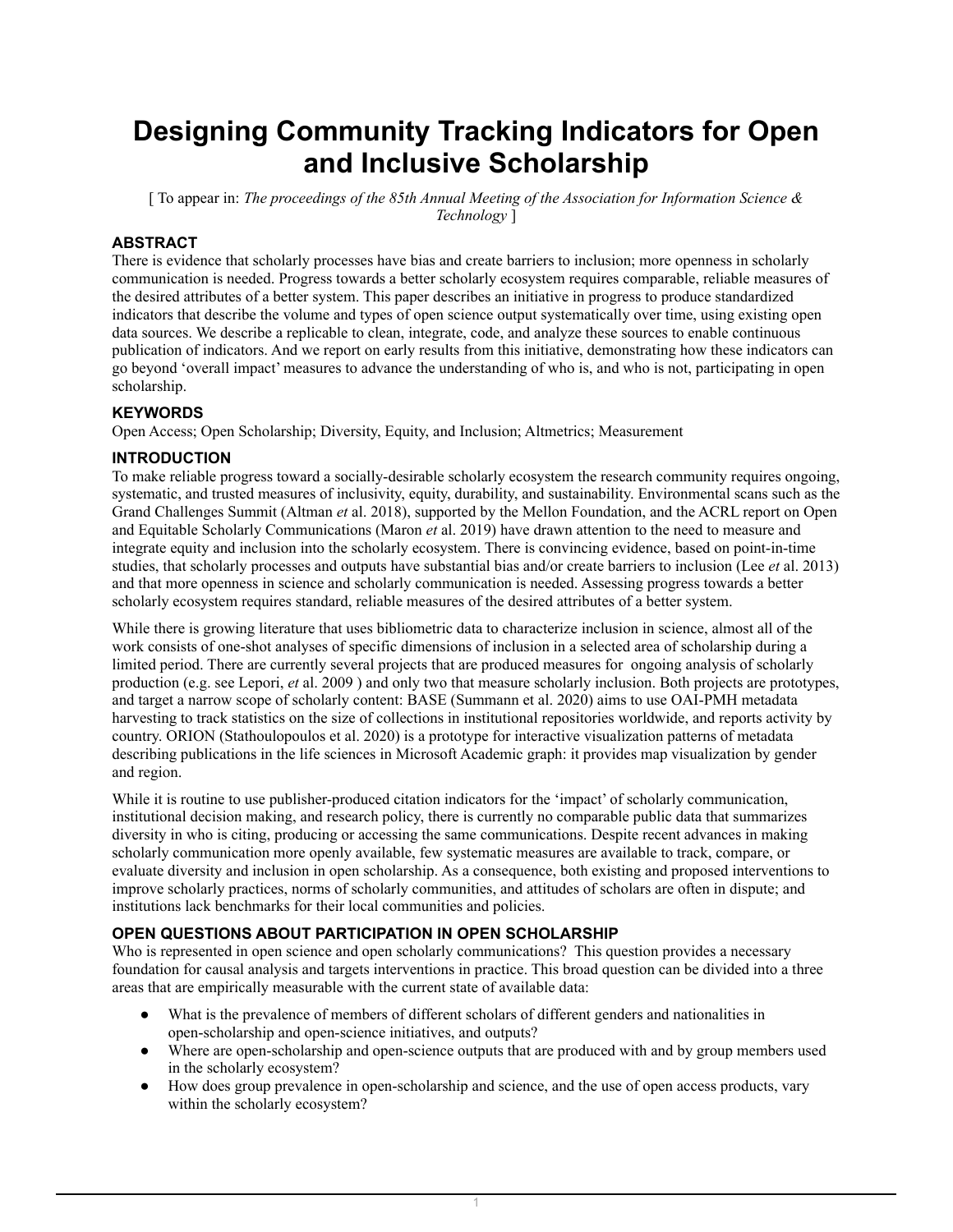The first phase of the project aims to fully operationalize two measurable indicators for each question. The indicators be designed to inform researchers in analyzing trends in scholarship, and will inform leaders in developing institutional policy and strategies.

## **Quality Dimensions**

The usefulness of potential answers to these questions depends on their temporal regularity, measured accuracy, comparability with other measures, and their reproducibility.

*Temporal regularity i*s required to detect trends (and seasonality) in the scholarly ecosystem and as a building block for measuring the effects of different interventions and events. The project has identified target a set of core data sources, described in the next section, hat are frequently or continuously updated and construct an automated retrieval and linking pipeline so indicators may be efficiently produced at regular intervals.

*Measured accuracy* is required to reliably distinguish systematic differences from statistically random variation. Accuracy will be managed using a total survey error approach (Groves, et. *al* 2010) that produces honest measures of uncertainty by managing and measuring error at stage of the estimation process, including related to measurement, linkage, coverage, and sampling.

*Comparability* is required to coherently combine the indicators with independent measures collected by other projects and surveys. While comparability is inherently contextual we aim align these indicators with other independent measurement frameworks such as those developed by the *Center for Open Science* and *National Center for Science and Engineering Statistics*.

*Replicability* is necessary both to ensure that the outputs are reliable, and to enable indicators and analyses to be updated efficiently over time. In the following sections we describe how an open source data pipeling that will enable core reports, indicators, and databases to be automatically, created, and updated.

## **UTILIZING OPEN DATA TO TRACK PARTICIPATION**

The metadata describing open access and science is incomplete, scattered, and imperfect. (see for a review, Gregg et al. 2019) Notwithstanding, there is much that is openly available. Table 1 describes a core set of data sources that will be used to develop indices. We anticipate that other sources will be added in later project stages.

|                                                 | <b>ORCID</b>                                                             | DOAJ                                               | <b>DOAB</b>                                       | <b>I40C</b>                                                     | <b>ROAR</b><br><b>MAP</b>                                                                | <b>PLOS</b><br><b>Articles</b>                                                        | <b>Open Editors</b>                                                                             | <b>OSF.io</b><br>preprints                                 |
|-------------------------------------------------|--------------------------------------------------------------------------|----------------------------------------------------|---------------------------------------------------|-----------------------------------------------------------------|------------------------------------------------------------------------------------------|---------------------------------------------------------------------------------------|-------------------------------------------------------------------------------------------------|------------------------------------------------------------|
| <b>Overview</b>                                 | Largest<br>registry of<br>research<br>identifiers                        | Largest<br>database of<br>open access<br>journals  | Largest<br>database of<br>open<br>access<br>books | Largest open<br>network of<br>citation<br>information           | The<br>largest<br>repository<br>$\sigma$<br>institution<br>al open<br>access<br>policies | Most<br>detailed<br>open article<br>contributor<br>information<br>openly<br>available | Tools for<br>extracting<br>journal editor<br>information via<br>web mining                      | Preprint<br>database spans<br>broadest range<br>of fields  |
| Directly<br>Recorded<br>Data                    | Researcher<br>features:<br>name,<br>institution<br>Researcher<br>outputs | Journal<br>features<br>Journal article<br>features | Open<br>Monograph<br>Features                     | Publication<br>citation<br>network<br>Authorship<br>of articles | Institution<br>al open<br>access<br>policy                                               | Researcher<br>features:<br>contributor<br>roles;<br>downloads.                        | <b>Editor Names.</b><br>Editor<br>Affiliation,<br>Related<br>Journals,<br><b>Editorial Role</b> | Authorship of<br>preprints                                 |
| Mineable<br>Features                            | Region,<br>gender,<br>race/ethnicity,<br>career stage                    | <b>Editorial</b> board<br>membership               | Author<br>gender,<br>nationality                  | Researcher<br>gender,<br>nationality<br><b>Bibliometrics</b>    | Policy<br>related to<br>equity and<br>inclusion                                          | Researcher<br>gender,<br>nationality                                                  | Gender,<br>Nationality,<br>Journal<br>Characteristics<br>(through linked<br>data)               | Researcher<br>institutions<br>engagement<br>with preprints |
| How it<br>links with<br><i>other</i><br>sources | Institution,<br>journal,<br>publication,<br>researcher                   | Journal,<br>publication,<br>researcher             | Author<br>Name,<br>work ISBN                      | Publication,<br>researcher                                      |                                                                                          | Institution,<br>journal,<br>publication,<br>researcher                                | Journal name,<br>ISSN,<br>Researcher<br>Name                                                    | Researcher<br>ORCID,<br>Research<br>Name                   |

#### **Table 1. Data Sources for First Phase**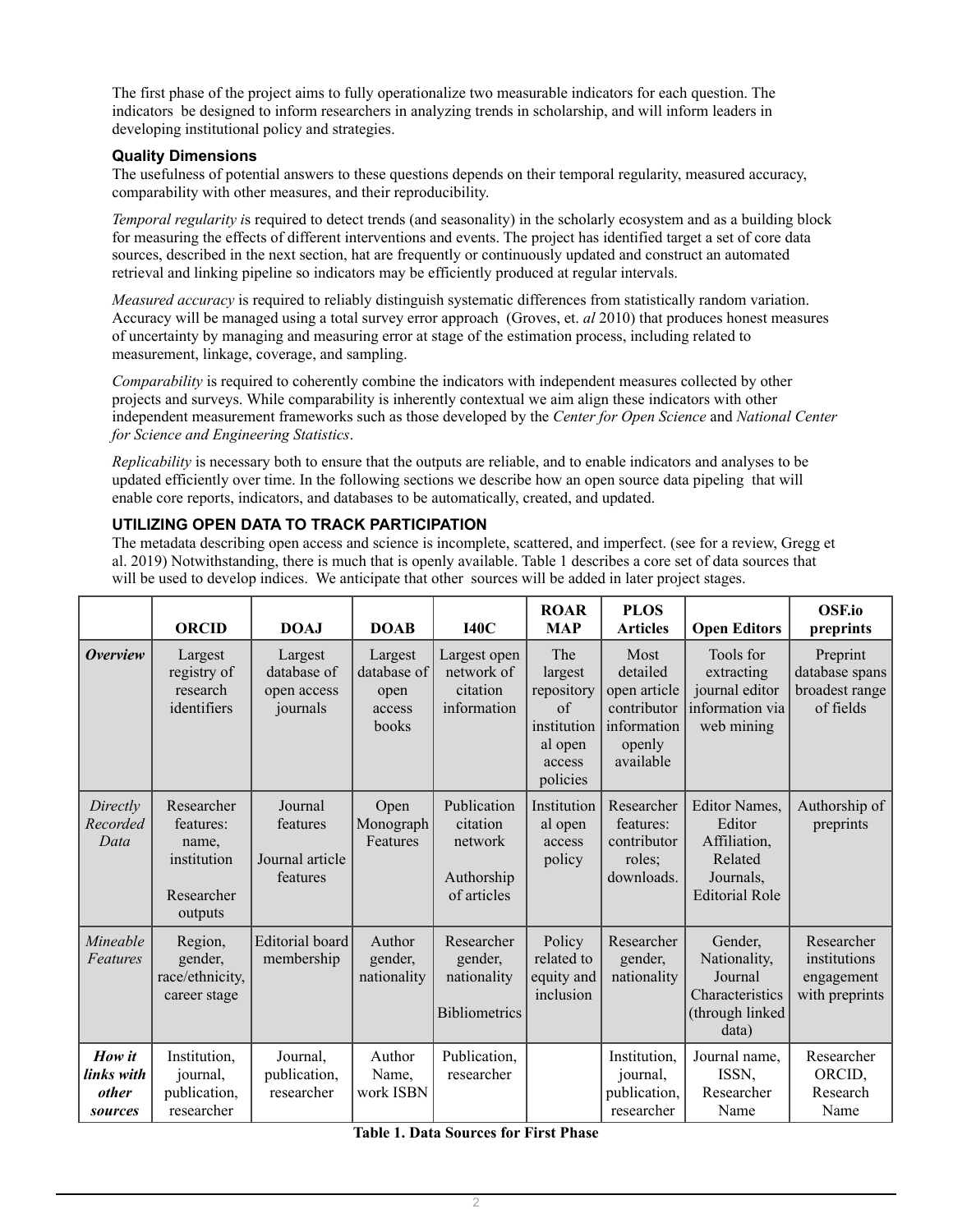Each of these sources is well-established, regularly updated, provides documented APIs, and has committed to an open-license. (We have excluded sources such as Publons, and Scopus, that while informative, do not provide structure data available under open licenses.) While no single source is critical, in aggregate the databases capture a range of open outputs (reviewer activity, editorial activity, publications, software), forms of impact and recognition (citations, grants, publication downloads), and contributor characteristics (contributor role, institution, region, gender, ethnicity, career stage).

Although a substantial amount of data on open access publications and activities is available without licensing fees, it is still complicated to interpret and evaluate without specialized skills because creating a reliable set of measures requires many steps: locating multiple data sources; interacting with different APIs and protocols; converting data across multiple formats; linking data with overlapping coverage, aggregated at different levels, and collected at different frequencies; and selecting and constructing comparable measures.

The proposed project address this complexity by encoding expert knowledge about each data source and measure in modular, open source, processing pipelines. We describe these in the next section.

## **AN OPEN SOURCE FRAMEWORK FOR RELIABLE DATA DASHBOARDS**

The project is developing automated, repeatable data science pipeline to retrieve, clean, link, and normalize data from a set of open repositories of information. The data will be augmented through automated coding (e.g. application of gazetteer services to estimate region; and of name-matching to estimate contributor gender). Then the data will be run through a cross-sectional analysis to derive population-level statistics and estimate trends.

The framework incorporates dozens of open-source components -- too numerous to include here. Figure 1 provides an overview of the categories of software component:



### **Figure 1. Categories of Open Source Software Components for Processing and Publishing Framework**

Our approach to technical implementation is based on high-level orchestration tools for continuous integration (see Krafcyzk *et* al. 2019 for a review), the 'tidy' data science framework (Grolemund and Wickham 2017) for data processing, and interactive publication using executable scientific notebooks (see Konkol *et* al. 2020), and rendering through open data visualization libraries such as plot.ly (see Sievert 2020).

### **EARLY RESULTS - GOING BEYOND CITATION TRADITIONAL CITATION METRICS**

The following examples illustrate the type of activities that can be characterized using the data sources described above, and some associational patterns emerging from descriptive analysis. Specific methodology is described in detail in the referenced articles. Preliminary work analyzing authorship in open journals and open-monographs (Altman 2021; Altman & Cohen 2021) were produced using a subset of the open-source tools and open data targeted in the project. The resulting self-contained, reproducible, open-source publications demonstrate the creation of pilot indicators, as well as the capability to support interactive data tables and data visualization. These examples show the potential for a continuously updated set of integrated data to examine patterns suggested by point-in time analyses such as (Lee *et* al. 2013).

The exploratory analysis described in Altman (2021) suggests that that women have been consistently underrepresented as authors of open monographs since 2011 (Figure 1) and that author-paid book-publishing fees have declined substantially in the last decade.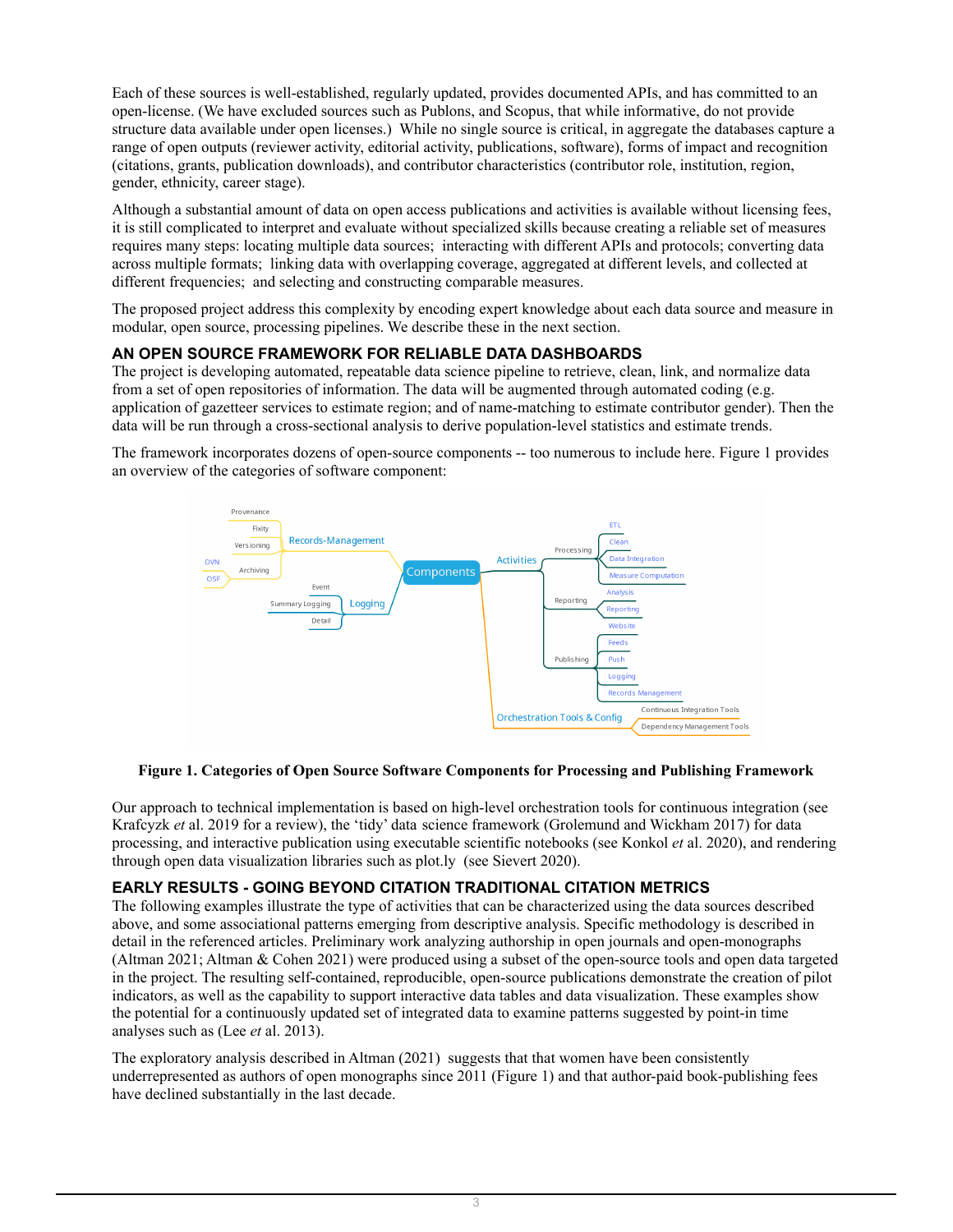|                           | <b>Opened Year</b> | 2011   | 2012   | 2013   | 2014   | 2015   | 2016   | 2017     | 2018   | 2019   | 2020   | <b>Totals</b> |
|---------------------------|--------------------|--------|--------|--------|--------|--------|--------|----------|--------|--------|--------|---------------|
| <b>Any Female Authors</b> |                    |        |        |        |        |        |        |          |        |        |        |               |
| false                     |                    | 60.4%  | 57.5%  | 58.1%  | 64.8%  | 62.4%  | 63.0%  | $69.8\%$ | 60.0%  | 68.7%  | 56.9%  | 64.4%         |
| true                      |                    | 39.6%  | 42.5%  | 41.9%  | 35.2%  | 37.6%  | 37.0%  | 30.2%    | 40.0%  | 31.3%  | 43.1%  | 35.6%         |
|                           | Totals             | 100.0% | 100.0% | 100.0% | 100.0% | 100.0% | 100.0% | 100.0%   | 100.0% | 100.0% | 100.0% | 100.0%        |

#### **Table 2. Monograph Authorship Trends by Gender**

The summative analysis in Altman & Cohen 2021, integrates multiple data sources to impute the gender of hundreds of thousands of journal editors, and creates indicators of the diversity of editorial boards in over fourteen thousand journals. This analysis, suggests that open-access journals are associated with lower gender diversity and more international diversity than their closed-access counterparts; editorial boards on average are disproportionately male and US/UK-centric; and diversity of editorial boards varies substantially by discipline (Figure 2).



**Figure 2. Concentration of journal editors geographically.**

Methodology for imputing gender, although used widely in bibliometric studies, is evolving and requires careful evaluation and validation. This method is intended for aggregate analysis and not for individual-level analysis – e.g. the assignment of a pronoun to an author. Although Building a robust, comprehensive, comparable, reliable set of indicators will require more development including: developing measures that are standardized across data sources, computing and monitoring a standardized set of data quality indicators, cross-validating the results and generating reliable measures of statistical uncertainty, automatically monitoring data sources for changes, packaging reusable code as public libraries and disseminating them through open archives , developing documentation, engaging in training and outreach, and tracking usage of the data, reports, and tools for evaluation. What this exploratory analysis demonstrates is that open data sources can be used to analyze inclusion in an open and reproducible way - and that such analysess can yield new and important insights.

### **CONCLUSION**

Diversity, equity, and inclusion are core values of librarianship and the field of information science. For over a decade practitioners and scholars in this field have been leaders in the advance of the open access movement. Increasing adoption of open access and open science has highlighted the need to understand how 'open' these practices are to participation from a diverse community of scholars. In this paper, we summarize work-in-progress toward the creation of open ecosystem-wide measures of diversity and inclusion in open scholarship. This work demonstrates the potential for open data and open software to go produce systematic indicators that go beyond measures of overall production and impact to show how participation in scholarship varies over time and across discipline.

### **ACKNOWLEDGMENTS**

Authors gratefully acknowledge support from IMLS (#LG-250130-OLS-21).